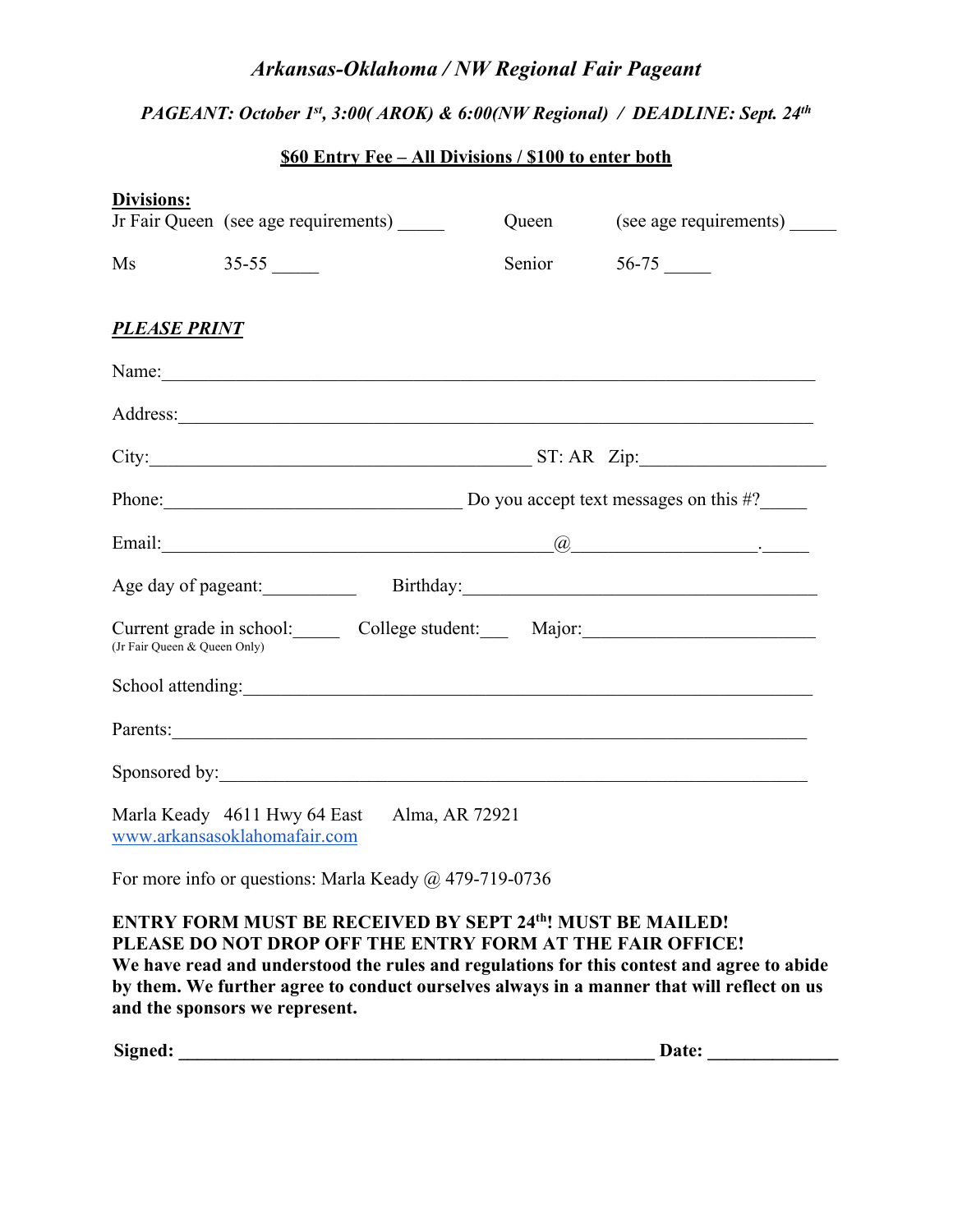## **BIO SHEET** PLEASE PRINT - THIS WILL BE USED FOR EMCEE DURING THE PAGEANT

| Hometown:             |
|-----------------------|
|                       |
| Things I enjoy doing: |
|                       |
| 2.                    |
| 3.                    |
|                       |
| Clubs, Organizations: |
|                       |
| 2.                    |
| 3.                    |
|                       |
|                       |
|                       |
|                       |
|                       |
|                       |

# **CONTESTANTS MUST ENTER THROUGH GATE 3A on 50<sup>th</sup> Street – Park in lot across** the street and behind the service station.

All contestants are eligible for the NW REGIONAL Pageant! If you are not crowned AROK, you have the chance to be crowned NW REGIONAL.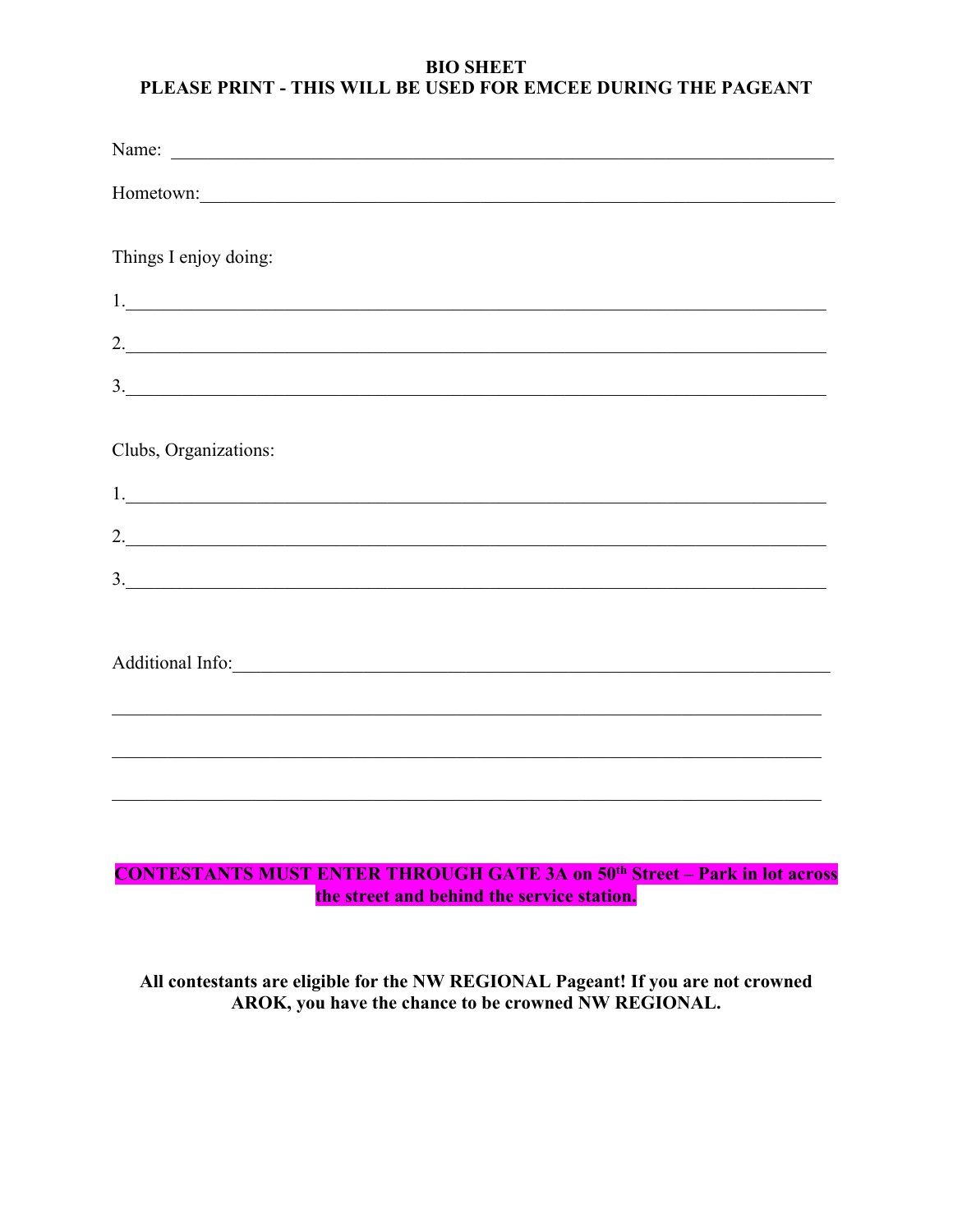### **RULES (Jr Queen and Queen Divisions)**

#### **Private Interview, Aerobic Wear, On-Stage Question, Evening Gown**

**1. Fair Queen Contestant must be a graduating high school senior, enrolled in post-secondary education, or nonpursuant of education; all Contestants must be no more than 23 years of age on the day of the local pageant. 2. Jr. Fair Queen Contestants must be at least 14 years of age and not more than 18 years of age on the day of the local pageant.** 

**EXAMPLE: If you are 17 and a senior graduating – you must enter the queen division. If you are 18 and just a junior in high school, you must enter the jr queen division.** 

**3. A contestant must be a resident of one of the following counties in Arkansas for the AROK Pageant: Benton / Conway / Crawford / N Franklin / S Franklin / Johnson / N Logan / S Logan / Perry / Polk / Pope/ Scott / Sebastian / Washington / Yell. NW REGIONAL is an open pageant to all counties in Arkansas!** 

4. A current or past Queen titleholder is not eligible to participate. A Jr Queen titleholder is not eligible to compete again until she reaches the next age division.

5. Contestant must be a single female, never have been married or had a marriage annulled, the contestant can never have been, be pregnant or become pregnant during the reign.

6. Must be a US Citizen and never have been convicted of a felony offense.

7**. If chosen as the winner, you agree to represent AROK and compete for the title of Miss AR State Fair Jr Queen/Queen.** The pageant will be held in Little Rock. Information will be provided to the winner by the pageant director. You must always be accompanied by a chaperone during the event of the fair and at any personal appearances when you are wearing a crown if under 18. (When making appearances, no jeans are permitted unless approved by the director.) The chaperone should be a parent, adult family member over the age of 21. The winner will be responsible for her transportation to/from State Fair. If unable to attend, title will be removed, all scholarships and gifts forfeited, and  $1^{st}$  Runner Up will be crowned the new queen and attend state fair to compete for the title of Arkansas State Fair Queen.

8. If for any reason your permanent residence should change within your reign, privileges connected with the said title shall also be handed down to the first runner up.

9. In case of marriage, pregnancy, living with a man, or any reason the winner is unable to fulfill her obligations as the reigning titleholder, or any which the pageant director deems unacceptable of a winner, the titleholder will relinquish the title IMMEDIATELY, and all privileges connected with the said title, together with ALL prizes awarded to her, and runner up shall be awarded all prizes as if she were chosen winner (crown, sash, scholarship). She shall be succeeded by the next eligible contestant.

10. Entrant agrees to abide by all rules of the Arkansas State Fair now in effect or as hereafter announced.

11. Illegal drugs, alcohol, and smoking will not be tolerated. If you have been arrested or charged with drugs or alcohol, or been treated for either, you will not be eligible to participate.

12**. The winner will represent the AROK to gain as much exposure as possible - visit schools, local civic groups, festivals, parades, etc. The winner will submit a list of all appearances to the director before the end of her reign. Must make 12 or more appearances for the year. The winner will also return the following year to crown her successor.**

13. **Scholarships (in-kind & cash) will not be paid until the end of the reign.** A list of all appearances must be given to pageant director at the end of the reign and a letter requesting any cash scholarships.

14. Dressing room will be provided for the contestant, please arrive 30 minutes early.

15. Only contestants and one adult will be admitted free of charge to fairgrounds. You will receive an entry letter for admission and parking.

16. **Due to limited space: CONTESTANTS ONLY BACKSTAGE!**

17. You must do your hair and makeup for the pageant unless you have an outside appt. before the pageant starting time.

18. **IF YOU CURRENTLY HOLD A TITLE WITH A NATIONAL PAGEANT – you are now eligible to compete for fair jr queen/queen with approval from the current system in which you hold a title.** 

#### **19. Aerobic wear consists of a sports bra or sports tank, and shorty shorts, biker style, or capri style spandex.**

20. Interview times will be emailed – you will arrive 10 minutes before your scheduled interview time in your interview attire (no jeans). Interviews will be held at the pageant building. Please enter quietly in the back door of the building.

21. No refunds once the entry form has been submitted.

22. All phases of the competition will be a figure 8 pattern.